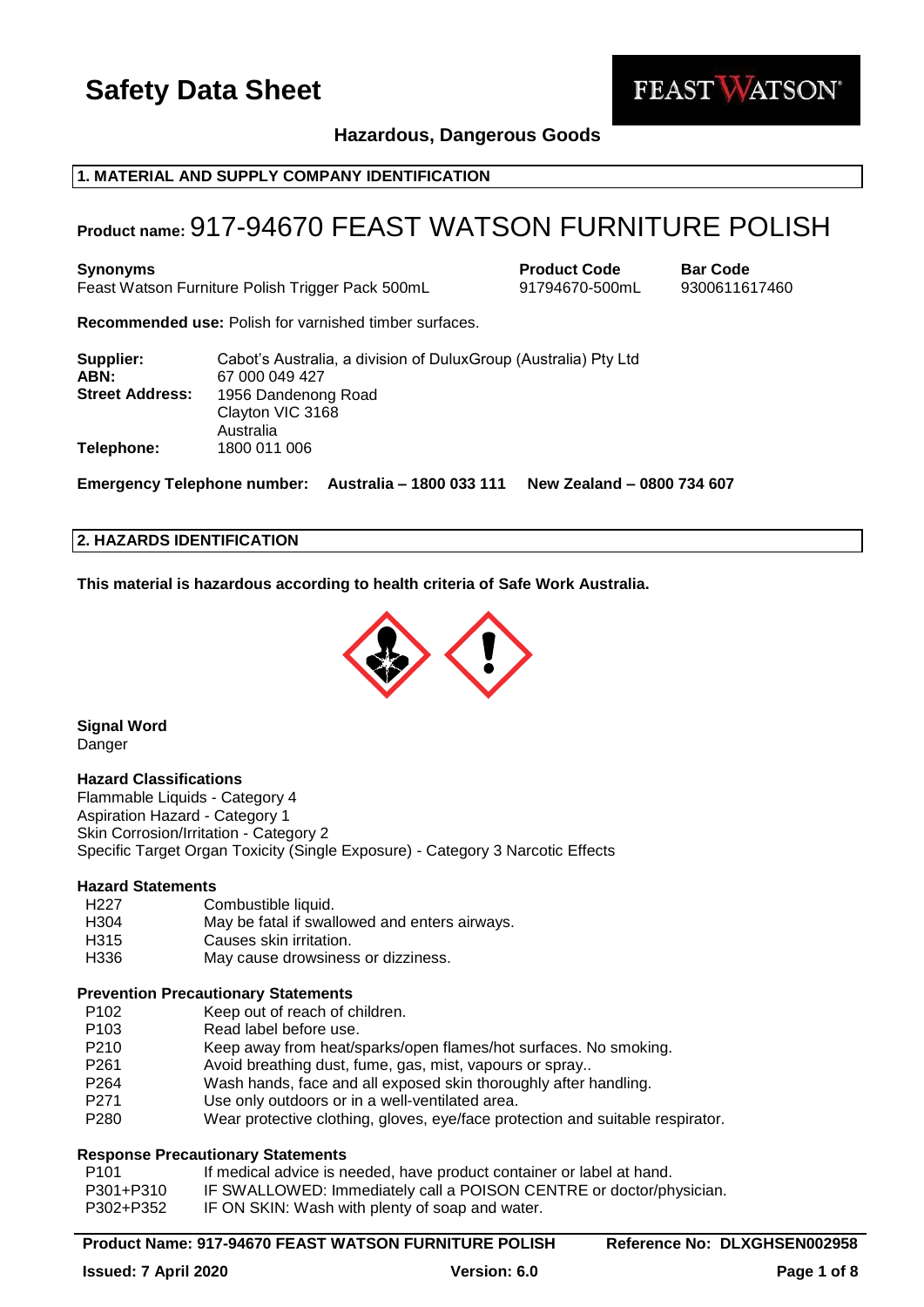

| P304+P340 | IF INHALED: Remove victim to fresh air and keep at rest in a position comfortable |
|-----------|-----------------------------------------------------------------------------------|
|           | for breathing.                                                                    |
| P312      | Call a POISON CENTRE or doctor/physician if you feel unwell.                      |
| P331      | Do NOT induce vomiting.                                                           |
| P332+P313 | If skin irritation occurs: Get medical advice/attention.                          |
| P362      | Take off contaminated clothing and wash before reuse.                             |

## **Storage Precautionary Statements**

| P403+P233 | Store in a well-ventilated place. Keep container tightly closed. |
|-----------|------------------------------------------------------------------|
| P403+P235 | Store in a well-ventilated place. Keep cool.                     |
| P405      | Store locked up.                                                 |

### **Disposal Precautionary Statement**

P501 Dispose of contents/container in accordance with local, regional, national and international regulations.

### **Poison Schedule:** Not Applicable

## **DANGEROUS GOOD CLASSIFICATION**

Classified as Dangerous Goods by the criteria of the "Australian Code for the Transport of Dangerous Goods by Road & Rail" and the "New Zealand NZS5433: Transport of Dangerous Goods on Land".

### **Dangerous Goods Class:** 9

Australian Special Provisions; AU01: Environmentally Hazardous Substances meeting the description of UN 3077 or UN 3082 are not subject to this Code (ADG 07) when transported by road or rail in;

(a) packagings that do not incorporate a receptacle exceeding 500 Kg (L); or

(b) IBCs.

Classified as a C1 (COMBUSTIBLE LIQUID) for the purpose of storage and handling, in accordance with the requirements of AS 1940. Refer to State Regulations for storage and transport requirements.

| 3. COMPOSITION INFORMATION                                           |            |                    |
|----------------------------------------------------------------------|------------|--------------------|
| <b>CHEMICAL ENTITY</b>                                               | CAS NO     | <b>PROPORTION</b>  |
| Kerosene                                                             | 8008-20-6  | $10 - 30 \%$ (w/w) |
| Kerosine, petroleum, hydrodesulfurized                               | 64742-81-0 | 10 - 30 $%$ (w/w)  |
| Ingredients determined to be non-hazardous or below reporting limits |            | <b>Balance</b>     |
|                                                                      |            | 100%               |

### **4. FIRST AID MEASURES**

If poisoning occurs, contact a doctor or Poisons Information Centre (Phone Australia 131 126, New Zealand 0800 764 766).

**Inhalation:** Remove victim from exposure - avoid becoming a casualty. Remove contaminated clothing and loosen remaining clothing. Allow patient to assume most comfortable position and keep warm. Keep at rest until fully recovered. Seek medical advice if effects persist.

**Skin Contact:** If skin or hair contact occurs, immediately remove contaminated clothing and flush skin and hair with running water. Continue flushing with water until advised to stop by the Poisons Information Centre or a Doctor; or for 15 minutes and transport to Doctor or Hospital. For gross contamination, immediately drench with water and remove clothing. Continue to flush skin and hair with plenty of water (and soap if material is insoluble). For skin burns, cover with a clean, dry dressing until medical help is available. If blistering occurs, do NOT break blisters. If swelling, redness, blistering, or irritation occurs seek medical assistance.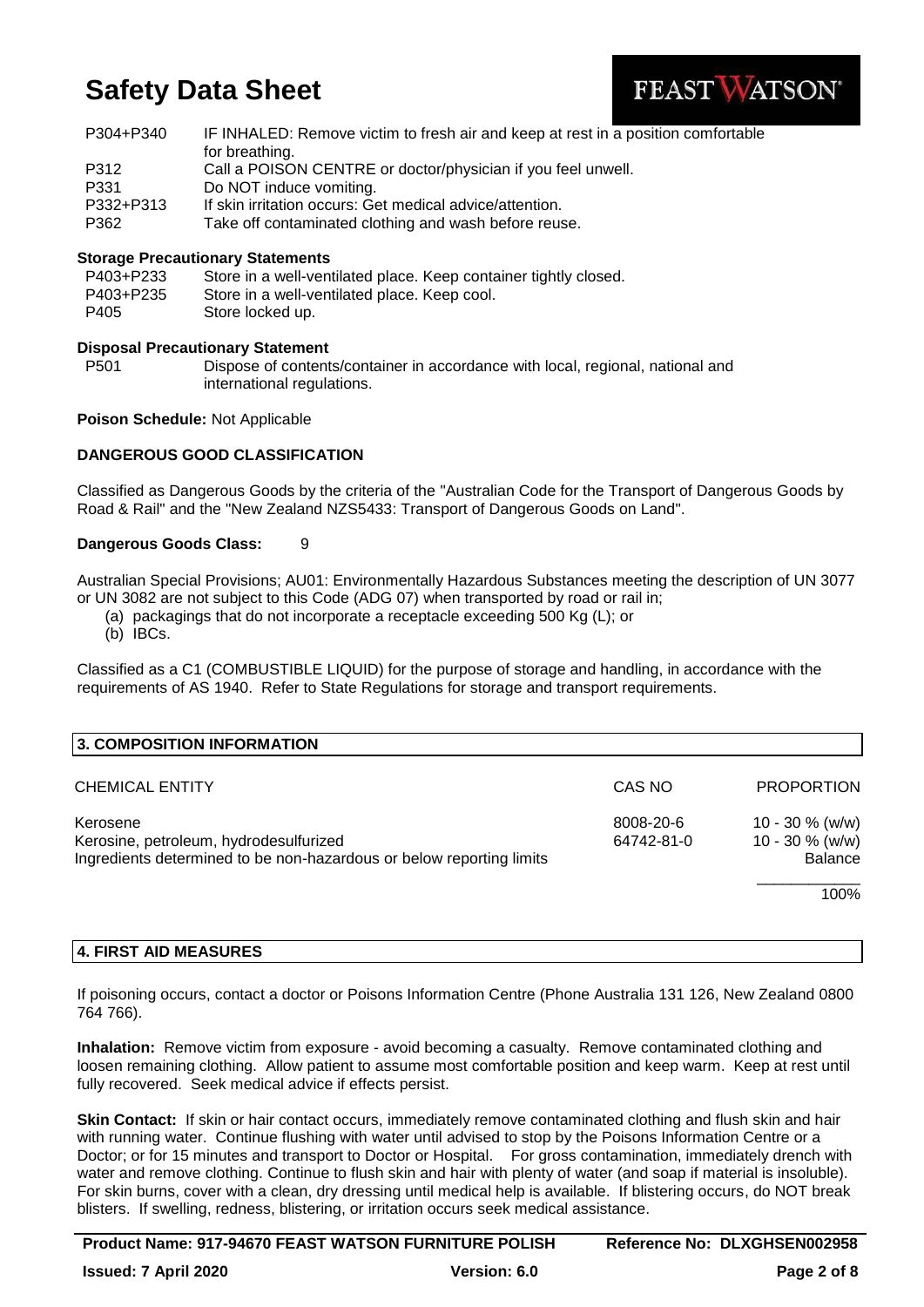

**Eye contact:** If in eyes wash out immediately with water. In all cases of eye contamination it is a sensible precaution to seek medical advice.

**Ingestion:** Immediately rinse mouth with water. If swallowed, do NOT induce vomiting. Give a glass of water to drink. Never give anything by the mouth to an unconscious patient. If vomiting occurs give further water. Immediately call Poisons Centre or Doctor.

**PPE for First Aiders:** Wear safety shoes, overalls, gloves, safety glasses. Available information suggests that gloves made from nitrile rubber should be suitable for intermittent contact. However, due to variations in glove construction and local conditions, the user should make a final assessment. Always wash hands before smoking, eating, drinking or using the toilet. Wash contaminated clothing and other protective equipment before storing or re-using.

**Notes to physician:** Treat symptomatically.

## **5. FIRE FIGHTING MEASURES**

### **Hazchem Code:** •3Z

**Suitable extinguishing media:** If material is involved in a fire use alcohol resistant foam or dry agent (carbon dioxide, dry chemical powder).

**Specific hazards:** Combustible liquid.

**Fire fighting further advice:** On burning or decomposing may emit toxic fumes. Fire fighters to wear selfcontained breathing apparatus and suitable protective clothing if risk of exposure to vapour or products of combustion or decomposition.

## **6. ACCIDENTAL RELEASE MEASURES**

### **SMALL SPILLS**

Wear protective equipment to prevent skin and eye contamination. Avoid inhalation of vapours or dust. Wipe up with absorbent (clean rag or paper towels). Collect and seal in properly labelled containers or drums for disposal.

### **LARGE SPILLS**

If safe to do so, shut off all possible sources of ignition. Clear area of all unprotected personnel. Slippery when spilt. Avoid accidents, clean up immediately. Wear protective equipment to prevent skin and eye contamination and the inhalation of vapours. Work up wind or increase ventilation. Contain - prevent run off into drains and waterways. Use absorbent (soil, sand or other inert material). Use a spark-free shovel. Collect and seal in properly labelled containers or drums for disposal. If contamination of crops, sewers or waterways has occurred advise local emergency services.

### **Dangerous Goods - Initial Emergency Response Guide No:** 47

## **7. HANDLING AND STORAGE**

**Handling:** Avoid eye contact and skin contact. Avoid inhalation of vapour, mist or aerosols.

**Storage:** Store in a cool, dry, well-ventilated place and out of direct sunlight. Store away from foodstuffs. Store away from incompatible materials described in Section 10. Store away from sources of heat and/or ignition. Store locked up. Keep container standing upright. Keep containers closed when not in use - check regularly for leaks.

Classified as a C1 (COMBUSTIBLE LIQUID) for the purpose of storage and handling, in accordance with the requirements of AS 1940. Refer to State Regulations for storage and transport requirements.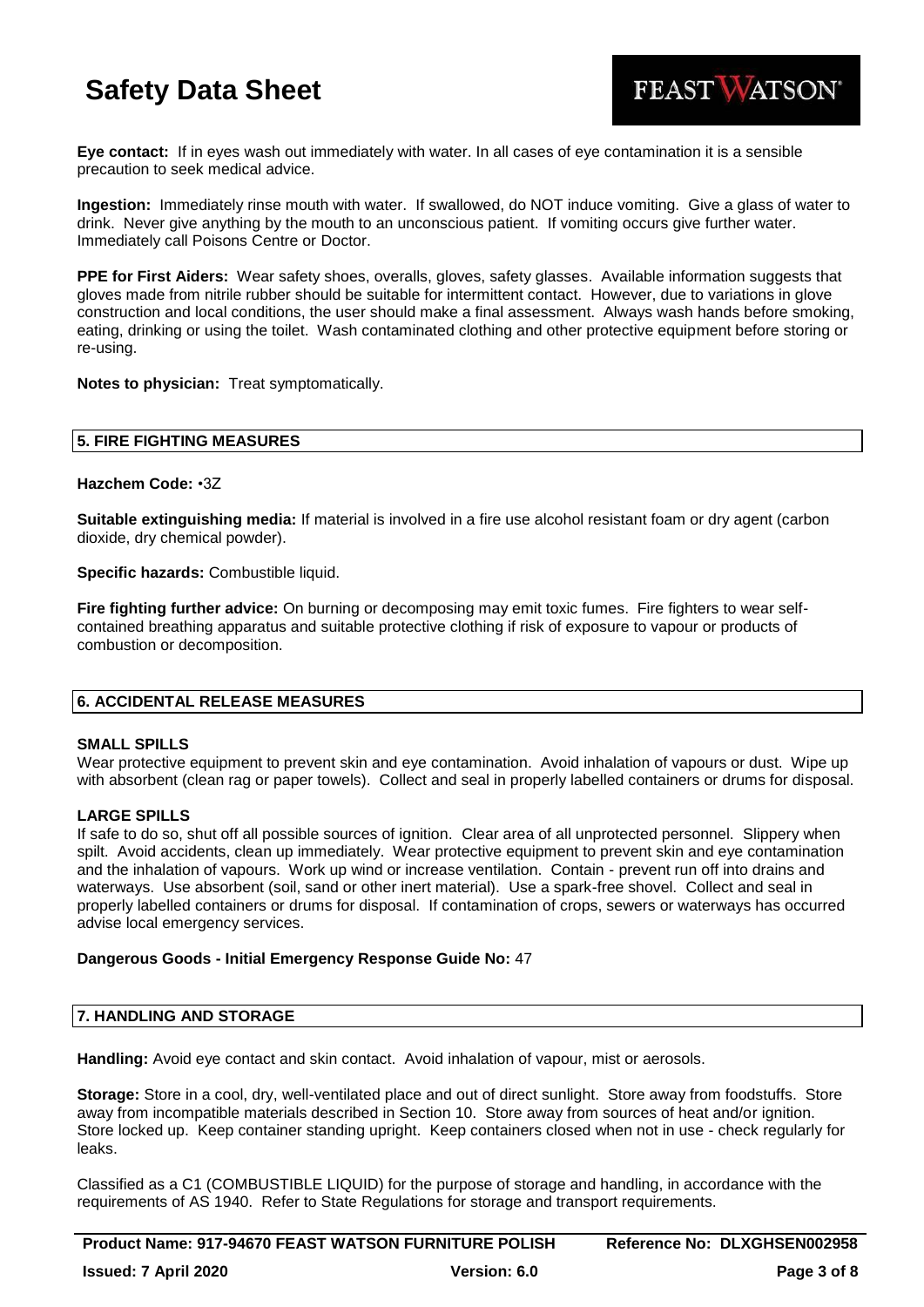

This material is classified as a Class 9 Miscellaneous Dangerous Good as per the criteria of the "Australian Code for the Transport of Dangerous Goods by Road & Rail" and/or the "New Zealand NZS5433: Transport of Dangerous Goods on Land" and must be stored in accordance with the relevant regulations.

## **8. EXPOSURE CONTROLS / PERSONAL PROTECTION**

**National occupational exposure limits:** No value assigned for this specific material by Safe Work Australia.

**Biological Limit Values:** As per the "National Model Regulations for the Control of Workplace Hazardous Substances (Safe Work Australia)" the ingredients in this material do not have a Biological Limit Allocated.

**Engineering Measures:** Natural ventilation should be adequate under normal use conditions.

**Personal Protection Equipment:** SAFETY SHOES, OVERALLS, GLOVES, SAFETY GLASSES.

Wear safety shoes, overalls, gloves, safety glasses. Available information suggests that gloves made from nitrile rubber should be suitable for intermittent contact. However, due to variations in glove construction and local conditions, the user should make a final assessment. Always wash hands before smoking, eating, drinking or using the toilet. Wash contaminated clothing and other protective equipment before storing or re-using.

**Hygiene measures:** Keep away from food, drink and animal feeding stuffs. When using do not eat, drink or smoke. Wash hands prior to eating, drinking or smoking. Avoid contact with clothing. Avoid eye contact and skin contact. Avoid inhalation of vapour, mist or aerosols. Ensure that eyewash stations and safety showers are close to the workstation location.

### **9. PHYSICAL AND CHEMICAL PROPERTIES**

**Form:** Clear Liquid

| гонн.                            | Clear Liguid                            |                    |
|----------------------------------|-----------------------------------------|--------------------|
| Colour:                          | Dark orange                             |                    |
| Odour:                           | Pleasant sandlewood                     |                    |
| Solubility:                      |                                         | Insoluble in water |
| <b>Specific Gravity:</b>         |                                         | 0.85               |
|                                  | <b>Relative Vapour Density (air=1):</b> | >1                 |
| Vapour Pressure (20 °C):         |                                         | N Av               |
| Flash Point (°C):                |                                         | >65                |
| Flammability Limits (%):         |                                         | N App              |
|                                  | Autoignition Temperature (°C):          | N Av               |
| Melting Point/Range (°C):        |                                         | N Av               |
| <b>Boiling Point/Range (°C):</b> |                                         | N Av               |
| pH:                              |                                         | N App              |
| <b>Viscosity:</b>                |                                         | <14 mm2/s @ 40 oC  |
| Total VOC (g/Litre):             |                                         | N Av               |
|                                  |                                         |                    |

(Typical values only - consult specification sheet)  $N Av = Not available, N App = Not applicable$ 

## **10. STABILITY AND REACTIVITY**

**Chemical stability:** This material is thermally stable when stored and used as directed.

**Conditions to avoid:** Elevated temperatures and sources of ignition.

**Incompatible materials:** Oxidising agents.

**Hazardous decomposition products:** Oxides of carbon and nitrogen, smoke and other toxic fumes.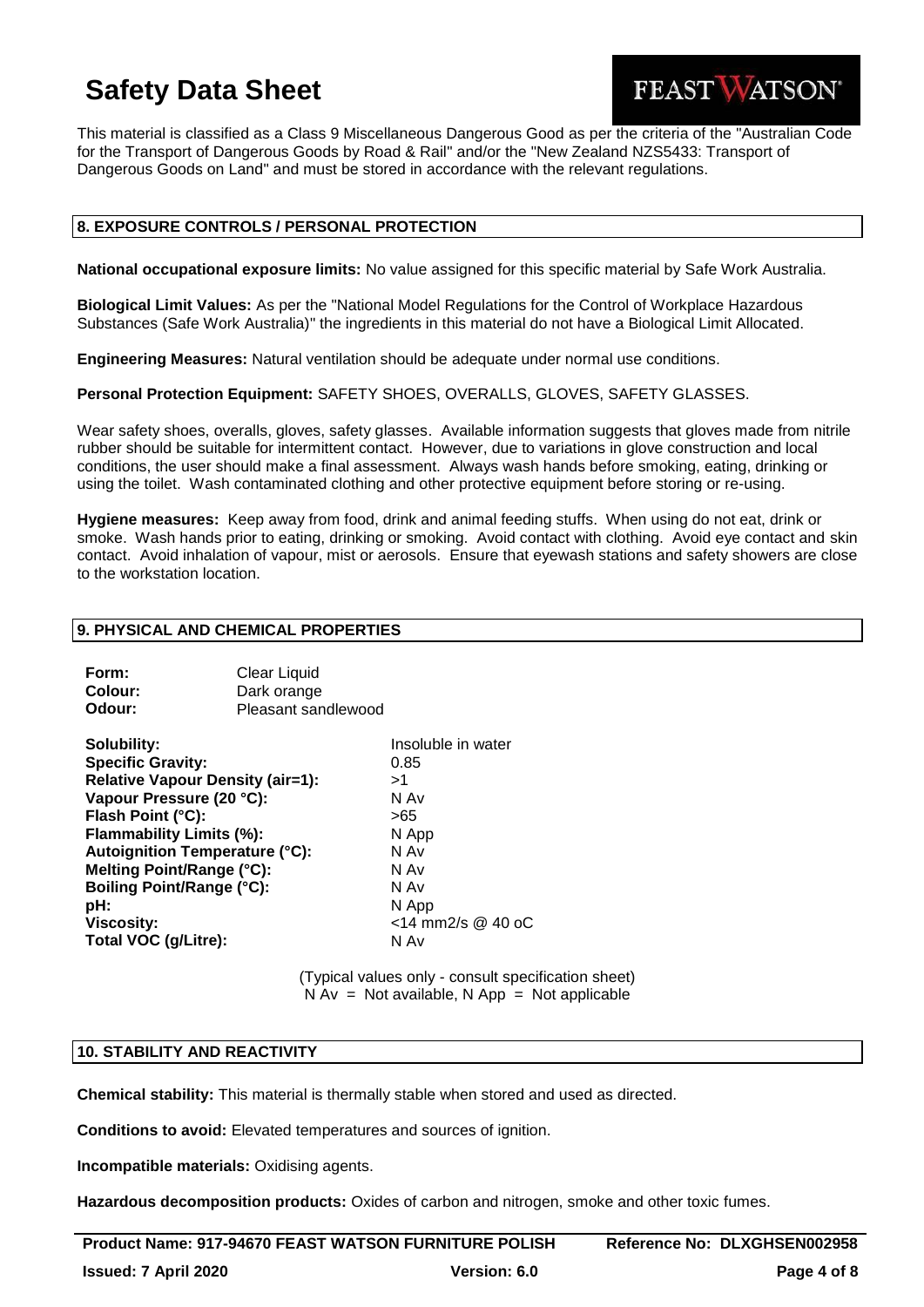FEAST WATSON®

**Hazardous reactions:** No known hazardous reactions.

## **11. TOXICOLOGICAL INFORMATION**

No adverse health effects expected if the product is handled in accordance with this Safety Data Sheet and the product label. Symptoms or effects that may arise if the product is mishandled and overexposure occurs are:

### **Acute Effects**

**Inhalation:** Material may be an irritant to mucous membranes and respiratory tract. Inhalation of vapour can result in headaches, dizziness and possible nausea. Inhalation of high concentrations can produce central nervous system depression, which can lead to loss of co-ordination, impaired judgement and if exposure is prolonged, unconsciousness.

**Skin contact:** Contact with skin will result in irritation.

**Ingestion:** Swallowing can result in nausea, vomiting and irritation of the gastrointestinal tract. May cause lung damage if swallowed. Small amounts of liquid aspirated into the respiratory system during ingestion or vomiting may cause bronchopneumonia or pulmonary oedema.

**Eye contact:** May be an eye irritant.

#### **Acute toxicity**

**Inhalation:** This material has been classified as non-hazardous. Acute toxicity estimate (based on ingredients): LC50 > 20.0 mg/L for vapours or LC50 > 5.0 mg/L for dust and mist or LC50 > 20,000 ppm for gas

**Skin contact:** This material has been classified as non-hazardous. Acute toxicity estimate (based on ingredients): >2,000 mg/Kg bw

**Ingestion:** This material has been classified as non-hazardous. Acute toxicity estimate (based on ingredients): >2,000 mg/Kg bw

**Corrosion/Irritancy:** Eye: this material has been classified as not corrosive or irritating to eyes. Skin: this material has been classified as a Category 2 Hazard (reversible effects to skin).

**Sensitisation:** Inhalation: this material has been classified as not a respiratory sensitiser. Skin: this material has been classified as not a skin sensitiser.

**Aspiration hazard:** This material has been classified as Aspiration Hazard - Category 1

**Specific target organ toxicity (single exposure):** This material has been classified as a Category 3 Hazard. Exposure via inhalation may result in depression of the central nervous system.

### **Chronic Toxicity**

**Mutagenicity:** This material has been classified as non-hazardous.

**Carcinogenicity:** This material has been classified as non-hazardous.

**Reproductive toxicity (including via lactation):** This material has been classified as non-hazardous.

**Specific target organ toxicity (repeat exposure):** This material has been classified as non-hazardous.

## **12. ECOLOGICAL INFORMATION**

Avoid contaminating waterways.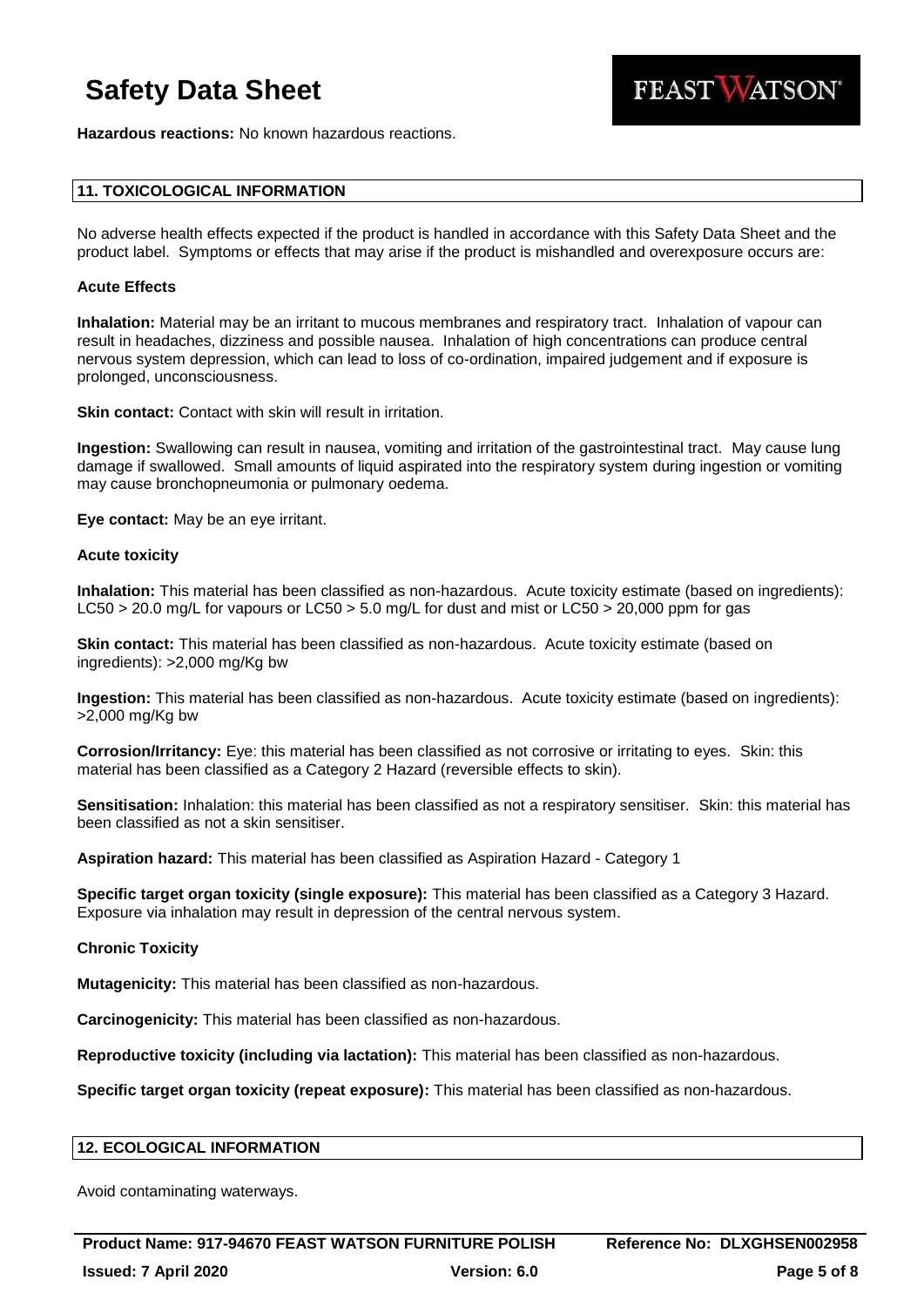

**Acute aquatic hazard:** This material has been classified as non-hazardous. Acute toxicity estimate (based on ingredients): >100 mg/L

**Long-term aquatic hazard:** This material has been classified as a Category Chronic 2 Hazard (9.1B New Zealand). Non-rapidly or rapidly degradable substance for which there are adequate chronic toxicity data available OR in the absence of chronic toxicity data, Acute toxicity estimate (based on ingredients): 1 - 10 mg/L, where the substance is not rapidly degradable and/or BCF  $\geq$  500 and/or log K<sub>ow</sub>  $\geq$  4.

**Ecotoxicity:** No information available.

**Persistence and degradability:** No information available.

**Bioaccumulative potential:** No information available.

**Mobility:** No information available.

## **13. DISPOSAL CONSIDERATIONS**

Persons conducting disposal, recycling or reclamation activities should ensure that appropriate personal protection equipment is used, see "Section 8. Exposure Controls and Personal Protection" of this SDS.

If possible material and its container should be recycled. If material or container cannot be recycled, dispose in accordance with local, regional, national and international Regulations.

## **14. TRANSPORT INFORMATION**

### **ROAD AND RAIL TRANSPORT**

Classified as Dangerous Goods by the criteria of the "Australian Code for the Transport of Dangerous Goods by Road & Rail" and the "New Zealand NZS5433: Transport of Dangerous Goods on Land".

Australian Special Provisions; AU01: Environmentally Hazardous Substances meeting the description of UN 3077 or UN 3082 are not subject to this Code (ADG 07) when transported by road or rail in;

(c) packagings that do not incorporate a receptacle exceeding 500 Kg (L); or

(d) IBCs.



| UN No:                              | 3082       |
|-------------------------------------|------------|
| <b>Dangerous Goods Class:</b>       | 9          |
| <b>Packing Group:</b>               | Ш          |
| <b>Hazchem Code:</b>                | $\cdot 37$ |
| <b>Emergency Response Guide No:</b> | 47         |
|                                     |            |

**Proper Shipping Name:** ENVIRONMENTALLY HAZARDOUS SUBSTANCE, LIQUID, N.O.S. (KEROSINE)

**Segregation Dangerous Goods:** Not to be loaded with explosives (Class 1). Note 1: Materials that are fire risks are incompatible with oxidising agents (Class 5.1) or organic peroxides (Class 5.2). Exemptions may apply.

### **MARINE TRANSPORT**

Classified as Dangerous Goods by the criteria of the International Maritime Dangerous Goods Code (IMDG Code) for transport by sea. This material is classified as a Marine Pollutant (P) according to the International Maritime Dangerous Goods Code.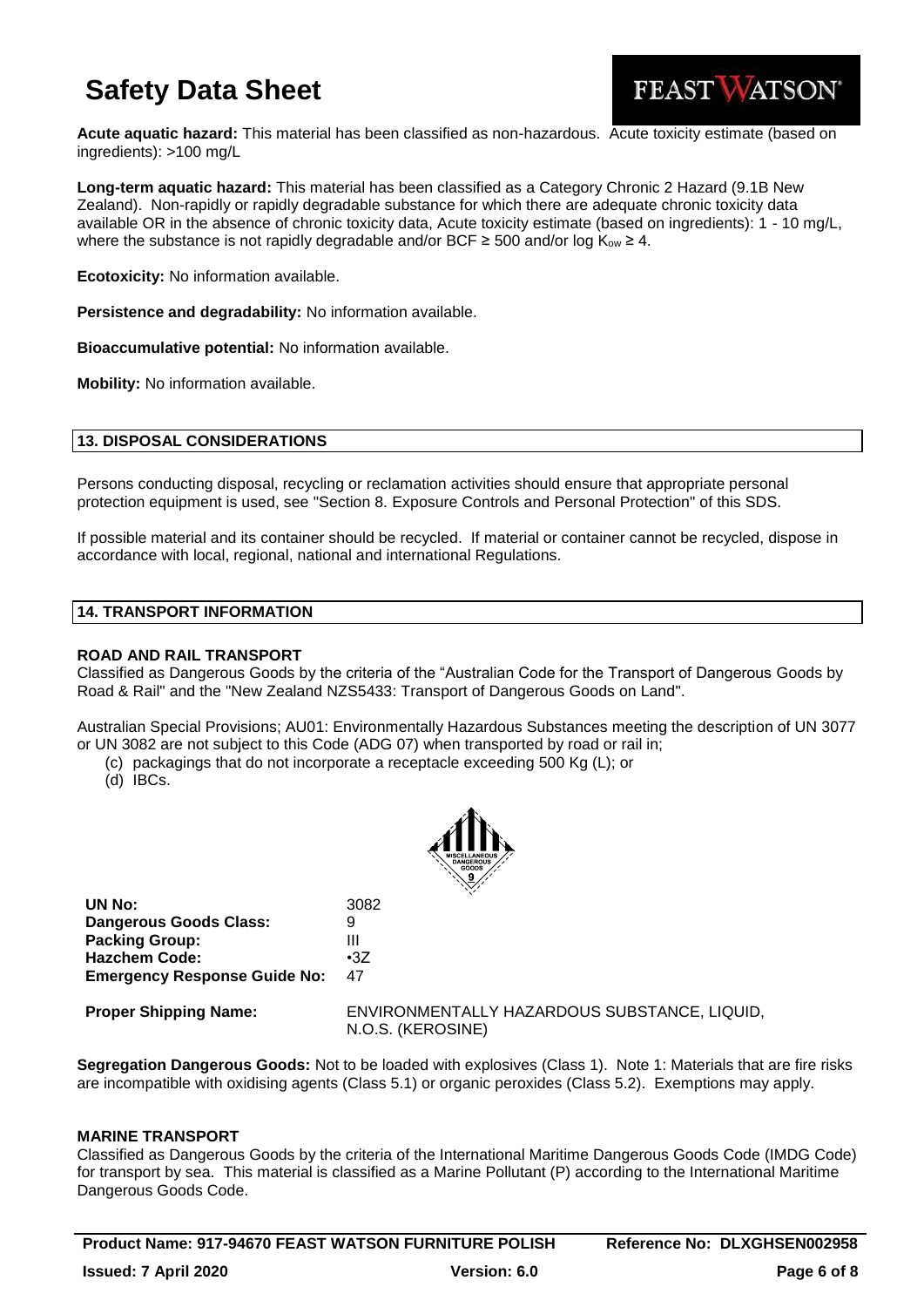



**UN No:** 3082 **Dangerous Goods Class:** 9 **Packing Group:** III

**Proper Shipping Name:** ENVIRONMENTALLY HAZARDOUS SUBSTANCE, LIQUID, N.O.S. (KEROSINE)

## **AIR TRANSPORT**

Classified as Dangerous Goods by the criteria of the International Air Transport Association (IATA) Dangerous Goods Regulations for transport by air.



**UN No:** 3082 **Dangerous Goods Class:** 9 **Packing Group:** III

**Proper Shipping Name:** ENVIRONMENTALLY HAZARDOUS SUBSTANCE, LIQUID, N.O.S. (KEROSINE)

## **15. REGULATORY INFORMATION**

### **This material is not subject to the following international agreements:**

Montreal Protocol (Ozone depleting substances) The Stockholm Convention (Persistent Organic Pollutants) The Rotterdam Convention (Prior Informed Consent) Basel Convention (Hazardous Waste) International Convention for the Prevention of Pollution from Ships (MARPOL)

## **This material/constituent(s) is covered by the following requirements:**

• All components of this product are listed on or exempt from the Australian Inventory of Chemical Substances (AICS).

• All components of this product are listed on or exempt from the New Zealand Inventory of Chemical (NZIoC).

**HSNO Group Standard:** HSR002657 - Surface Coatings and Colourants (Combustible) Group Standard

## **16. OTHER INFORMATION**

Reason for issue: Revised

This Safety Data Sheet has been prepared by Chemical Data Services Pty Ltd (chemdata.com.au) on behalf of its client.

Safety Data Sheets are updated frequently. Please ensure that you have a current copy.

This SDS summarises at the date of issue our best knowledge of the health and safety hazard information of the product, and in particular how to safely handle and use the product in the workplace. Since DuluxGroup